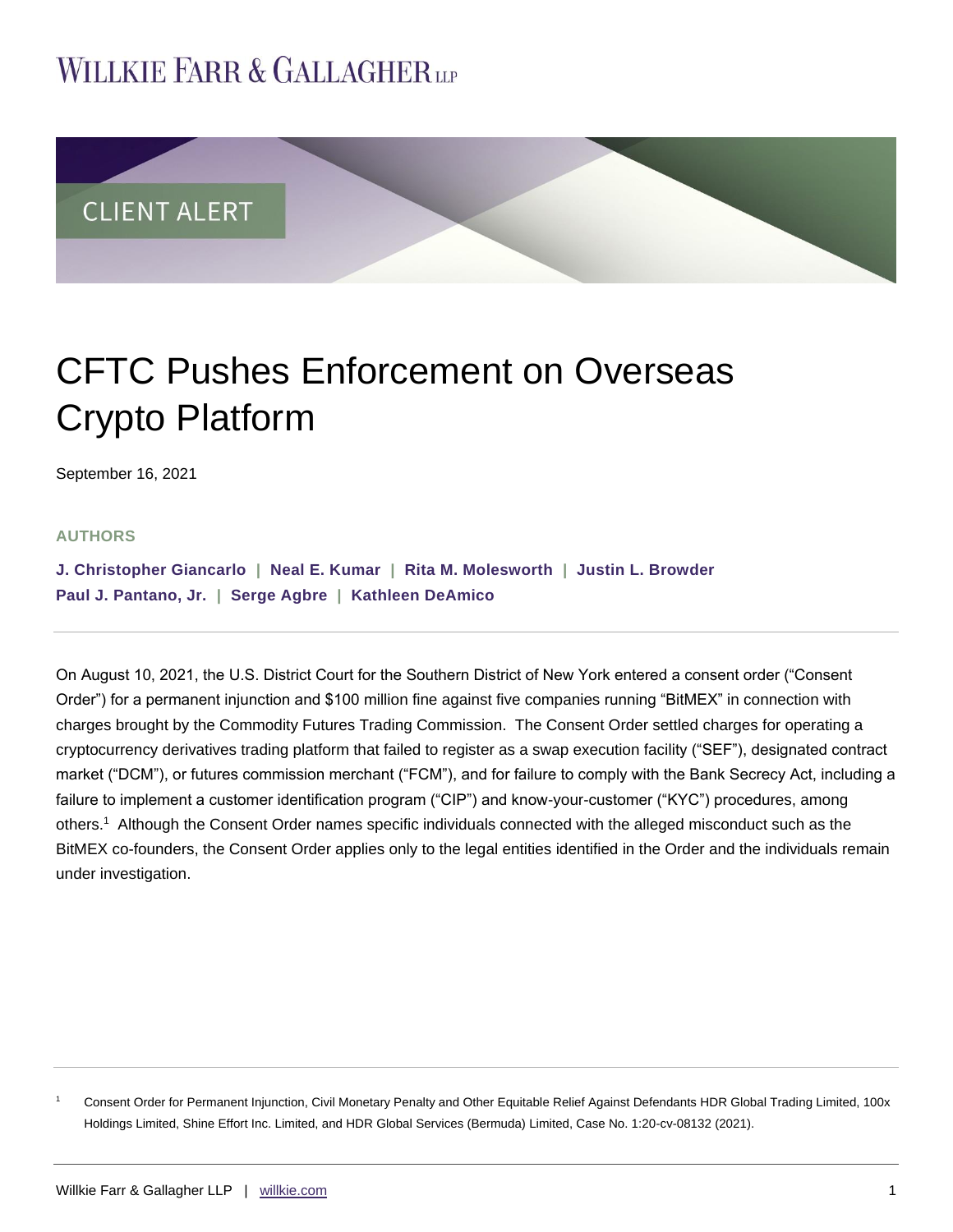The Consent Order highlights risks for trading platforms located outside the United States that are not registered with the CFTC because they do not offer derivative products to U.S. customers. The CFTC made clear that if an overseas derivatives trading platform is not registered with the CFTC, the platform needs to implement controls to prevent U.S. customers from accessing its platform. Furthermore, the Consent Order calls into question the ability for overseas platforms to simply rely upon a customer's IP address to determine whether the customer is a U.S. person. Rather, overseas platforms that do not intend to register with the CFTC should contemplate additional KYC procedures and other controls to identify U.S. customers and prevent them from trading on their platforms. The Consent Order also highlights continued exposure for individual liability for potential violations of the Commodity Exchange Act.

### **Background**

BitMEX is a peer-to-peer trading platform that offers the trading of cryptocurrency derivatives, including derivatives on bitcoin, ether, and litecoin, among other products. In October 2020, the CFTC brought charges against a number of entities doing business as BitMEX, along with BitMEX's co-founders Arthur Hayes, Benjamin Delo, and Samuel Reed (collectively "BitMEX") for their involvement in offering cryptocurrency derivatives to U.S. customers without complying with various provisions of the Commodity Exchange Act, as amended, and corresponding CFTC regulations.

According to the Consent Order, BitMEX offered leveraged trading of cryptocurrency derivatives to retail and institutional customers globally through its website and mobile application, and by direct connection to its trading engine servers through the BitMEX application programming interface. $^2\,$  In 2016, BitMEX also launched a "perpetual swap contract," described as "a product similar to a traditional Futures Contract in how it trades."<sup>3</sup>

#### **Alleged Misconduct**

The Consent Order explained that BitMEX failed to implement appropriate CIP and KYC procedures. As a result, from approximately November 2014 to October 2020 (the "Relevant Period"), BitMEX failed to implement any procedures to allow it to identify U.S. persons using its platform or to determine the true identity of a majority of its customers either in the United States or elsewhere. This deficiency led to U.S. customers gaining access to trade cryptocurrency derivatives on BitMEX, and during the Relevant Period, BitMEX had some degree of awareness that U.S. persons could access its platform using a virtual private network ("VPN"). By virtue of allowing U.S. persons to trade cryptocurrency derivatives on its platform, BitMEX violated the Commodity Exchange Act and CFTC regulations for failure to register with the CFTC in some capacity, such as an SEF, DCM, and/or FCM. The Consent Order also found that BitMEX's lack of CIP and KYC procedures violated CFTC Rule 42.2, which requires that an FCM comply with the applicable provisions of the Bank Secrecy Act and the regulations of the Department of Treasury.

2 *Id.* at 6-7.

<sup>3</sup> *Id.* at 7 (quoting the BitMEX website).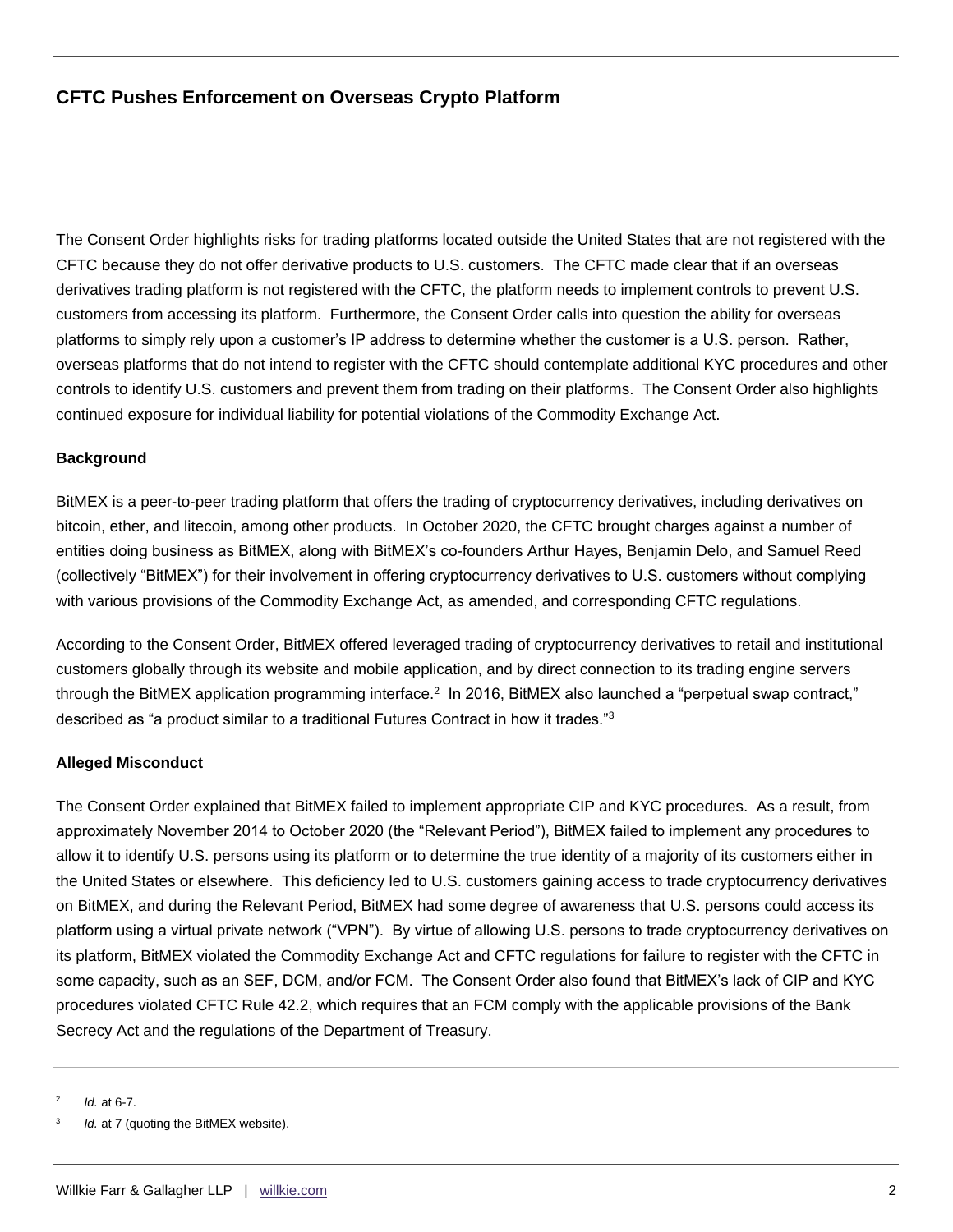Lastly, the Consent Order found that the conduct described above meant that BitMEX failed to supervise its officers, employees and agents in violation of CFTC Rule 166.3, which requires that each CFTC registrant "diligently supervise the handling by its partners, officers, employees and agents (or persons occupying a similar status or performing a similar function) of all commodity interest accounts carried, operated, advised or introduced by the registrant and all other activities of its partners, officers, employees and agents (or persons occupying a similar status or performing a similar function) relating to its business as a Commission registrant." Notwithstanding the violation of Rule 166.3, the Consent Order acknowledged that BitMEX instituted certain remedial measures in response to the CFTC staff's investigation, including developing an AML program and user verification program, appointing a Chief Compliance Officer, and engaging an outside consultant to review such programs, policies and procedures.<sup>4</sup>

#### **Settlement**

The aforementioned charges were brought against (i) the co-founders of BitMEX, Arthur Hayes, Benjamin Delo, and Samuel Reed, (ii) HDR, as the entity owning and operating BitMEX, (iii) 100x, as the holding group for HDR, (iv) ABS, as the U.S.-based entity for which BitMEX conducted activity in the United States, (v) Shine, which was the corporate entity in which BitMEX conducted proprietary trading on its platform, and (vi) HDR Services, which employs personnel working for BitMEX.<sup>5</sup>

BitMEX and the CFTC settled for a \$100 million civil monetary penalty for BitMEX's failure to register as a DCM, SEF and/or FCM, and for failing to implement CIP or KYC policies and procedures, anti-money laundering programs, or to screen customers for their inclusion on the OFAC list.<sup>6</sup> As part of the settlement, BitMEX neither admitted nor denied the findings concerning their alleged conduct.<sup>7</sup> This Consent Order only applied to the legal entities in whose name BitMEX operated during the Relevant Period. The natural persons that developed and controlled BitMEX during the Relevant Period remain under investigation.

Apart from the settlement with the CFTC, the U.S. Attorney's Office for the Southern District of New York indicted the three co-founders named in the Consent Order (Hayes, Delo, and Reed), along with Greg Dwyer, a senior employee at BitMEX, on charges of willfully causing a financial institution to violate the Bank Secrecy Act, and conspiracy to comment the same offense.

<sup>4</sup> *Id.* at 9.

<sup>5</sup> *Id.* at 5-6.

<sup>6</sup> *Id.* at 13.

<sup>7</sup> *Id.* at 4.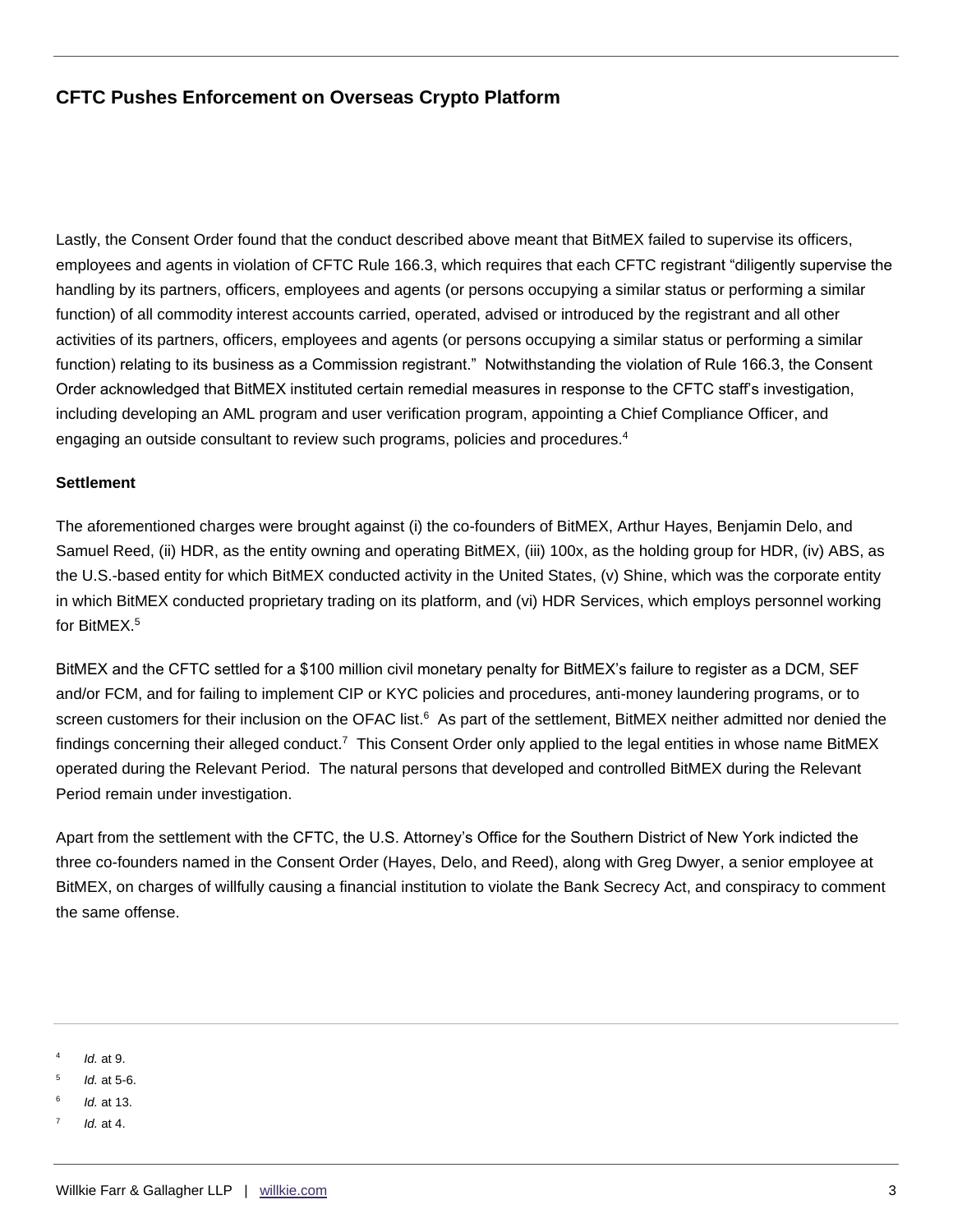#### **Implications**

This Consent Order highlights the CFTC's enforcement reach when U.S. customers trade derivatives on an overseas platform. Cryptocurrency platforms that offer derivatives, but are not registered with the CFTC, should take note of the CFTC's discussion in the Consent Order, particularly as it relates to BitMEX's failure to implement appropriate policies and procedures to identify U.S. customers trading on its platform. The Consent Order suggests that the CFTC expects an overseas platform to have a robust KYC program if it offers futures contracts, but does not intend to register with the CFTC because it does not make its products available to U.S. persons. The Consent Order also suggests that overseas platforms that offer derivatives, but do not intend to register with the CFTC, should consider additional steps to prevent U.S. customers from accessing their market beyond identifying the customers' IP addresses in light of a customer's ability to use VPN or other technology to appear outside of the U.S. Notably, although the Consent Order references that BitMEX offered swaps products on its platform, the Consent Order did not address the CFTC's extraterritorial jurisdiction over swap activity pursuant to Section 2(i) of the Commodity Exchange Act that extends CFTC jurisdiction over swaps to include activities that "have a direct and significant connection with activities in, or effect on, commerce of the United States."

This Consent Order also demonstrates the CFTC's continued focus on the regulation of cryptocurrency derivatives. As CFTC Commissioner Dan Berkovitz explained in his statement concerning this Consent Order, "[t]he [Commodity Exchange Act] does not carve out cryptocurrency products or markets . . . . Blockchains, smart contracts, and other new technologies have the potential to improve the transparency and efficiency of our derivatives markets. However, for innovation to be responsible and competition to be fair, it must comply with the CEA and our regulations."<sup>8</sup>

Finally, the Consent Order highlights the potential liability for individuals who violate the Commodity Exchange Act, and the continued cooperation between the CFTC and criminal authorities. The three co-founders named in the Consent Order remain under investigation by the CFTC, and the three co-founders and Greg Dwyer were indicted by the U.S. Attorney's Office for the Southern District of New York.

<sup>8</sup> Statement of Commissioner Dan M. Berkovitz on the \$100 Million BitMEX Crypto Trading Fine, August 10, 2021, *available* [here.](file://///usgfs02/xdhome/omahono/NRPortbl/NewYork/OMAHONO/at%20https:/www.cftc.gov/PressRoom/SpeechesTestimony/bertovitzstatement081021)